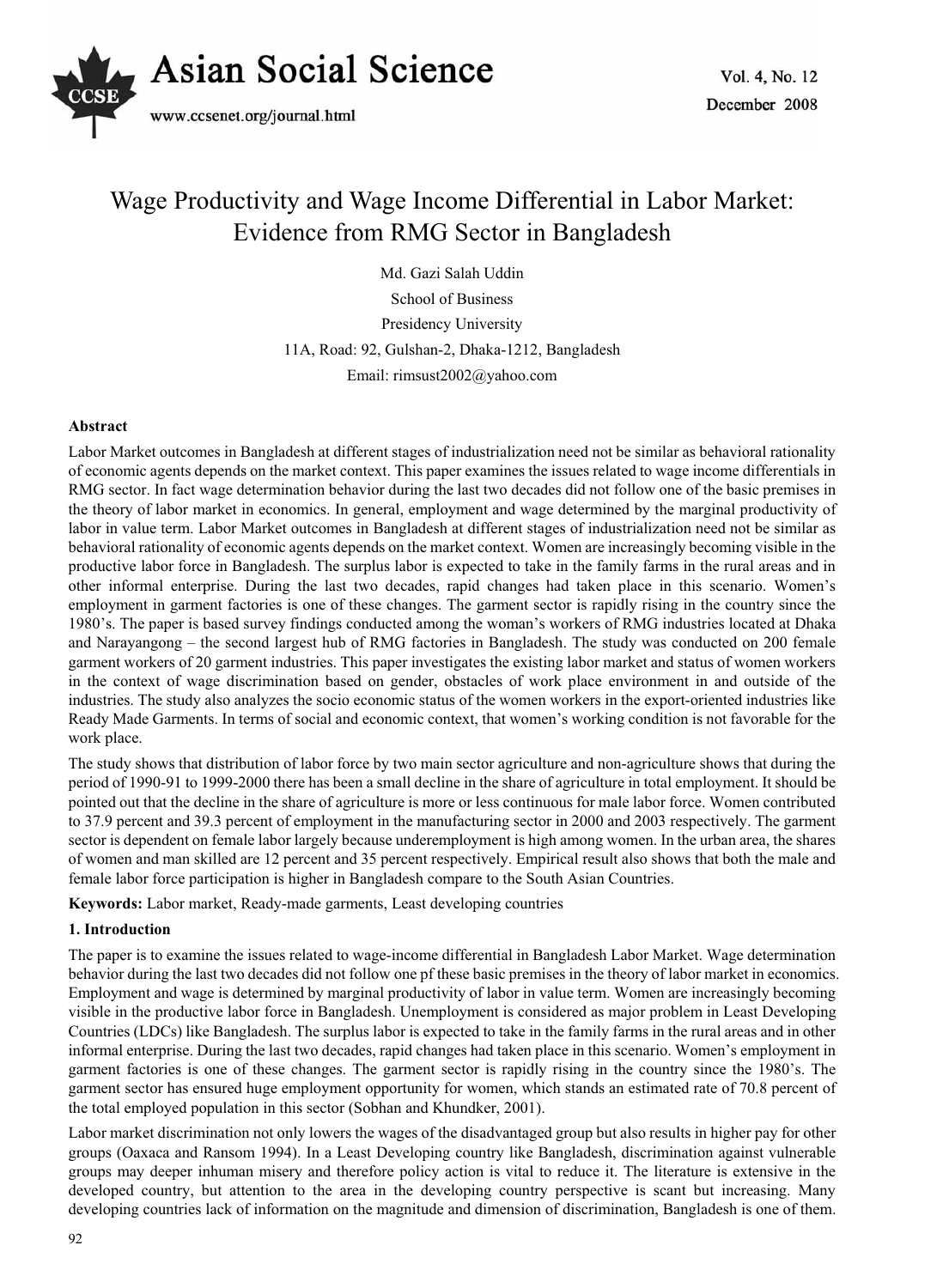Export oriented industrialization has emerged as a significant factor in the industrialization programmes of several Asian countries during the 1970s and the 1980s (Lee, 1984). It has been found that there are certain universal regularities in the composition of export manufacturers and related pattern of labor use by gender (UN, 1995). The garment sector is the single highest contributor in the earnings of foreign currency. Since, the sectors are labor intensive, the availability of cheap labor especially female labor, in Bangladesh has lured the national and international entrepreneurs to establish Ready Made Garments industries (RMG) here. However, some gender specific dimensions of labor exploitation have also encouraged the employers to employ a huge number of female workers in RMG sector.

Studies concerning least developing countries have found considerable sex discrimination (Ashenfelter and Oaxaca, 1991) .Earning differences between males and females result from both occupational segregation and pay differences within the same occupation. Alam et al  $(2004)$  suggested regulatory measures and its strict implementation and monitoring by the government agency that could overcome work place in security problem of female garment workers in Bangladesh. Halim and Kabir (2005) revealed that the oppressive nature of the employment generation in the RMG sector basically women are exploited due to lack of technical knowledge and training.

Two factors, which played important roles in the growth of the RMG industry in Bangladesh, were; low wages of Bangladesh and a favorable exporting environment created by the MFA Quota system. The experiences of the early exporting countries indicating that the increasing cost competition in the export markets lead entrepreneurs to search for newer source of cheap labor. In this country, women are vulnerable group of people, are likely to be affected more adversely. Therefore, women's are ready to work for low wages and for longer hours under exceedingly inhospitable conditions of work. Their 'oriental docility' normally does not let them join unions and agitate against the management (Standing, 1989; Barbezat, 1993; Lim, 1984). Women are ignored socially, neglected politically, deprived legally, exploited economically and oppressed religiously (Halim, 2001). The early decades of the twentieth century, most of the female workforce in the garment industry was made up of young single women from the rural areas for which the only alternative employment was domestic service (Kabeer, 2000). Women working in the garment sector have migrated from rural areas. The growth of the RMG sector has provided an unprecedented employment opportunity for women (Paul Muzumder, 2000). Cohen and House (1993) found that occupational segregation rather than pay discrimination was primarily to blame for gender differentials in wages in the urban labor market. The situation may be worst in the informal rural labor market, which are characterizing by unskilled labor.

#### **2. Objective and methodology**

The paper is to explore whether there any wage discrimination between male and female workers in the RMG sector of Bangladesh. This paper also investigates the existing labor market and status of women workers in the context of wage discrimination based on gender, obstacles of work place environment in and outside of the industries. Considering the amount of contribution in the export volume major sectors such as Ready Made Garments (RMG) would be chosen for the evidence. The paper investigates the gender differentials in wages in RMG labor market. The questions addressed in this paper are:

# *1. Are wages lower for females?*

#### *2. Are wage discrimination due to discrimination or productivity?*

Research questions that are addressed in this study have been answered through systematic process of identification of data requirement, sources of data and method of analysis and possible outcome of the analysis. The study made use of both the information available from secondary sources. Secondary information included published reports monographs, books, websites, articles databases, newspaper reports etc. Tables from national labor force survey reports will be used. The study will also carry out intensive statistical analysis of household level data of the last two rounds of the labor force survey (LFS) of Bangladesh Bureau of Statistics (BBS) (Conducted in 1999-2000 and 2002-2003).

The study was also conducted on 200 garment workers of 20 garment industries located in Dhaka and Narayangonj – the second largest hub of RMG factories in Bangladesh. In this study, female respondents were chosen positively as they are harassed more than male workers in their workplace. The respondents have been asked to give their opinion on the social environment in and outside of their workplace with the help of the structured interview schedule. Due to the difficulties of accessing, those in their workplace the interviews have been collected from door to door conduction and appointment with the workers. In this paper the discussion has been covered with the brief description of the factory profile to workplace security, work environment, labor market. The subsequent discussion shed light on the respondent's profile and their workplace security (Alam et al 2004). The objectives of the paper is to explores whether women's workers have secure environment in the garment sector and is there any wage discrimination between male and female workers in the RMG sector of Bangladesh. This paper also investigates the existing labor market and status of women workers in the context of wage discrimination based on gender, obstacles of work place environment in and outside of the industries

Considering the amount of contribution in the export volume major sectors such as Ready Made Garments (RMG) would be chosen for the evidence. Using the stratified sampling technique the data would be collected through the structured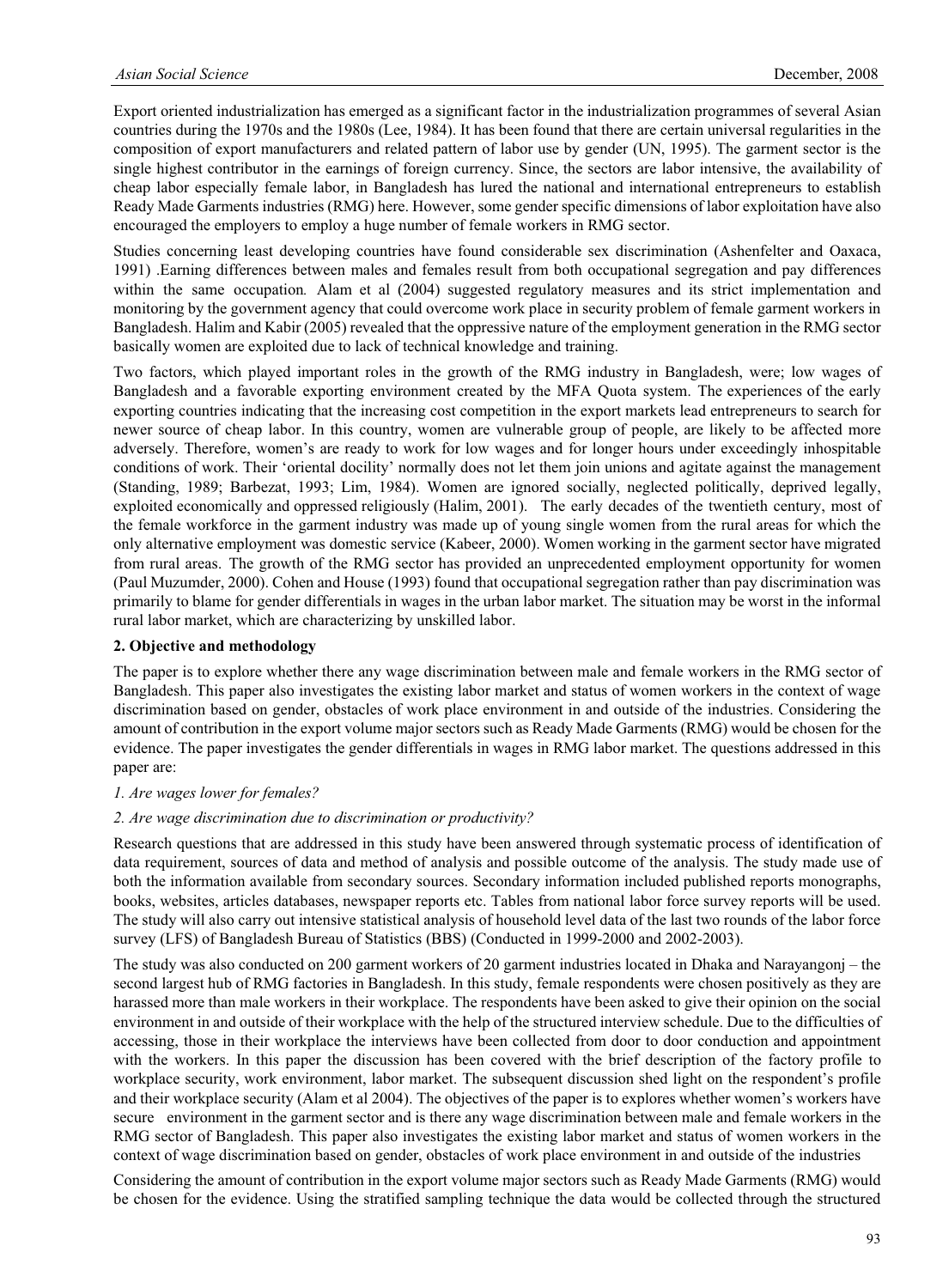questionnaire from the RMG sector run by the women worker's in major two divisions like Dhaka and Narayangonj. Around 200 samples of women worker's from the major RMG sector in two divisions (Dhaka and Narayangonj) would be surveyed through the direct interview method. Looking into the population of women worker's in the above sector the size of sample for each sector (Stratum) would be determined. Hence, PPS (Probability to Proportion Sample) method for sampling would be used in taking sample from each stratum.

### *2.1 Respondent's profile*

The demographic profile of the respondents shows that the majority of the workers are of the age between 22 to 25 years. The maximum age of the workers was interviewed is 47 years where as the minimum wage is 18 years. It is found that majority of the workers are unmarried and majority have secondary education The respondent's profile indicates that this is the age when a female is emotionally sensitive, sexually vulnerable and need security and protection. This is the age when they are less reactive and easily manageable.

# **3. RMG in Bangladesh**

A Significant dimension in the labor integration of economics like Bangladesh has occurred in the domin of what are known as the Export Processing Zones (EPZs). Bangladesh's competitive advantages (Unskilled labor) in RMG sectors lies in the availability of cheap labor as compared to western economics and developed economics like South Korea and Japan and Germany. The imposition of quotas on clothing exports from some of the early industrializing countries in East Asia led them to search for quota-free locations to set up garment assembly plants. A significant example of this in the case of Bangladesh was Daewoo from South Korea. Daewoo met the 'quota hopping' requirement of having a product, which was not a fully Korean operation by entering into an agreement with a local firm, Desh Garments. The effectiveness of the technology transfer involved was demonstrated when, after the agreement with Daewoo was abandoned because of internal problems in Korea, production within Desh continued to grow.

From the early 1980s, Bangladesh undertook a series of economic reforms to open up its economy under the aegis of the IMF and the World Bank. A new import policy in 1982 announced an export-led growth strategy to be spearheaded by the private sector (Rashid, 2000). A number of direct export incentive schemes were put in place1 while foreign direct investment was encouraged through the establishment of export processing zones outside Dhaka and Chittagong. Further incentives for stimulating investment in RMG were instituted in the early 1990s (Bhattacharya and Rahman, 2000). RMG sector from around 50 factories employing a few thousand workers in the early 1980s to over 3,000 factories employing around 1.8 million workers by 2000. In addition about 0.2 million people are employed in other industries linked to garment manufacturing (Khundker, 2002). The share of manufacturing in GDP growth increased from 9.8 per cent at the beginning of the 1990s to 11.4 per cent in 2000. That this growth was largely driven by the RMG sector – which grew at a compound rate of 15 per cent per year during the 1990s (Bhattacharya and Rahman, 2000) – is evident from the fact that value added for total large-scale manufacturing grew at 7 per cent annually during the 1990s, but at 4 per cent when RMG was excluded (Mahmud, 2003).

In addition, a host of ancillary industries producing accessories have also emerged and grown alongside the garment industry. One estimate suggests that 80 per cent of garment accessories were locally produced, valued at \$0.5 billion a year (Bhattacharya and Rahman, 2000). As Quddus and Rashid (2000) point out, the concept of value addition takes on an additional significance in the case of exports, particularly in an industry which has to import many of its inputs, since this has a bearing on the country's foreign exchange earnings. Raw materials have to be imported both for garments and the country's small textile industry, and accounted for around three-quarters of the import of total industrial raw materials in the 1990s (Bhattacharya and Rahman, 2000). A much higher proportion of workers in these factories are male. Only 35 per cent of workers in the knitwear industry, which is more technology intensive than woven garments, are women (Chaudhuri-Zohir, 2000). This reflects the situation in other parts of the world where women lose out as manufacturing processes become more capital and/or skill intensive (Barrientos, Kabeer and Hossain, 2003) and is a point we will return to later.

#### **4. Labor force participation in the RMG sector**

Women's labor force participation rate increased during the 1990s while male force participate rate declined slightly. A small proportion of the female workers have been categorized as skilled. Percentage of the female workers is much smaller than male workers. Poorer women have less access to education and skill endowment. However, women from this group are more likely to take up paid employment. This implies slow improvement of educational endowment of female labor force. The number and share of women in entrepreneurial status declined during the early 1990s. Female labor force experienced a significant extent of causation during 1996-2003 periods.

#### *4.1 Sect oral distribution of employment*

Distribution of labor force by two main sector agriculture and non-agriculture shows that during the period of 1990-91 to 1999-2000 there has been a small decline in the share of agriculture in total employment. It should be pointed out that the decline in the share of agriculture is more or less continuous for male labor force (Table 1). The large in the number of female labor force in agriculture contributed to the reversal of the trend of agriculture's share of total labor force. There has been no significant structural change in the labor market during the periods of acceleration of economic growth.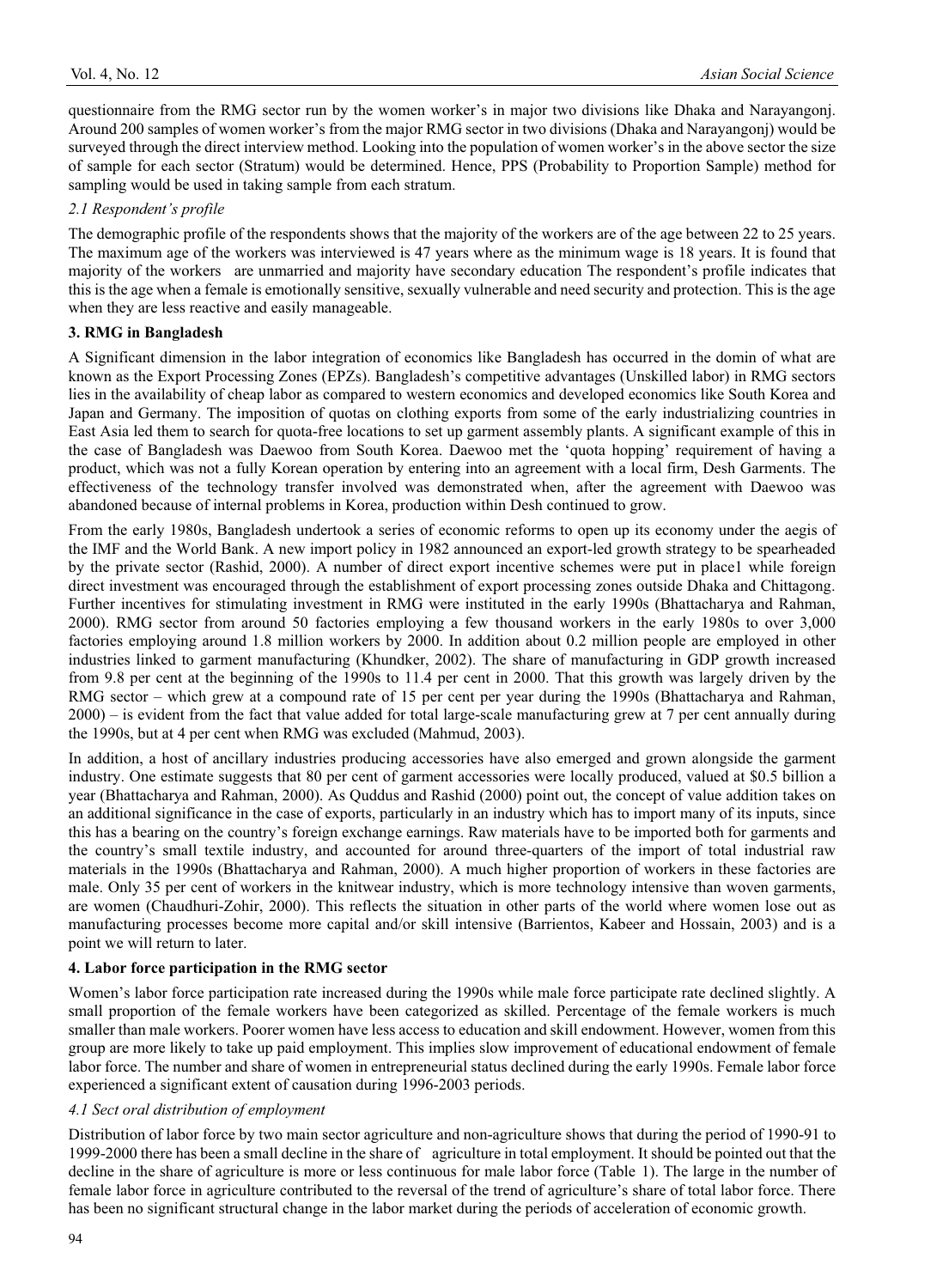# *4.2 Status of employment*

The sector distribution of female employment does not adequately reveal women's roles in the supply of labor in the major sectors especially manufacturing. To obtain the complete picture the women's share in total employment in manufacturing and agriculture and especially paid employment in this sector should be focused. Table-2 shows that women contributed to 37.9 percent and 39.3 percent of employment in the manufacturing sector in 2000 and 2003 respectively. The major sector is dependent on female labor largely because underemployment is high among women. Therefore, the contribution of women in terms of labor hours will be much les than the number of person involved. Women's contribution to hired employed in these sectors, particularly in manufacturing, is an important indicator of women's contribution of Bangladesh Labor market. Women's share of paid employment in manufacturing has increased, which is a positive feature of the female labor market.

# *4.3 Quality of labor force*

The large companies in the garment industry workers in the lower unskilled and semi skilled categories and paid just about the statutory minimum wage, while workers in the skilled categories are paid more. The information on skill composition of the labor force have been shown in Table 3.In the rural area, 9 percent of the labor force and 37 percent of the male labor force are skilled. In the urban area, the shares of skilled are 12 percent and 35 percent respectively. Skill composition should be interpreted cautiously because skill is defined to include on the job skill attainment.

#### *4.4 Gender differential in wage rates*

The large majority of women regardless of whether they are employed as unskilled helpers or as skilled tailors barely receive the legally stipulated minimum wage. They are frequently to require working overtime, but since this is set against production targets, workers are not paid for overtime work. Wage difference between male and female workers prevails in most developing countries. Wage difference between male and female workers prevails in most developing countries. The ratio of female to male wage rates is expected to rise with economic growth and the expansion of employment opportunities for women. The information on wage rates in the manufacturing sector are shown in Table 4. Female wage is much lower than lower wage. This is true for all sectors. Female wage like male wage is the highest in education services.

#### *4.5 Social and economic factors influence the gender differential of wage*

Male and Female wage differential can be attributed to the following factors:

- The differences in human capital endowment of male and female labor force
- x A differential purely due to gender
- Job segmentation with women's employment being concentrated in the low productive and low wage segments.

In the traditional economy, it is very difficult to relate wage difference with the productivity difference because most workers are unskilled and the productivity differences may not be captured by human capital variables. Society's perceptions of women's bargaining power play dominant roles in this context. An important socio-cultural factor behind the lower wage of women is the perception that women are secondary earners. The perception of women are secondary earners also influences the institutional wage setting process. Male and female wage differentiation, which is apparently link with pure gender bias, reflects the lower bargaining power in the society. Women without male earner in the household are required to earn to ensure survival and many women have to earn to save for dowry that they will pay to their husband.

#### *4.6 Growth of labor force*

Table-5 presents data on the growth of labor force and employment during the period of 1991-2003 for which comparable data are available. The increase in the pace of growth of labor force are at population in the labor force age, which in turn has been associated with higher population growth rates during the 1970s nd early 1980s. A positive employment growth is shown by data presented in table-, there is a sharp difference in the picture of male and female labor force. Growth of female labor force and employment is much higher during both sub-periods. This conjecture implies that the decline of male labor force growth in 1996-2000 is likely to be reflections of the demographic feature that population age is growing and the labor market is dominated by family employment.

#### **5. Environment in the RMG sector**

In the workplace, RMG workers, especially women workers face different type of difficulty and problems in terms of securing the job and work environment. To discuss work environment includes environment in the workplace such as accident and injuries, harassment at workplace, arbitrary appointment, and promotion and dismissal rules. And the environment outside the workplace such as labor market in the cluster areas, access to job, and access to information, social safety net, and negotiation with the factories for their rights.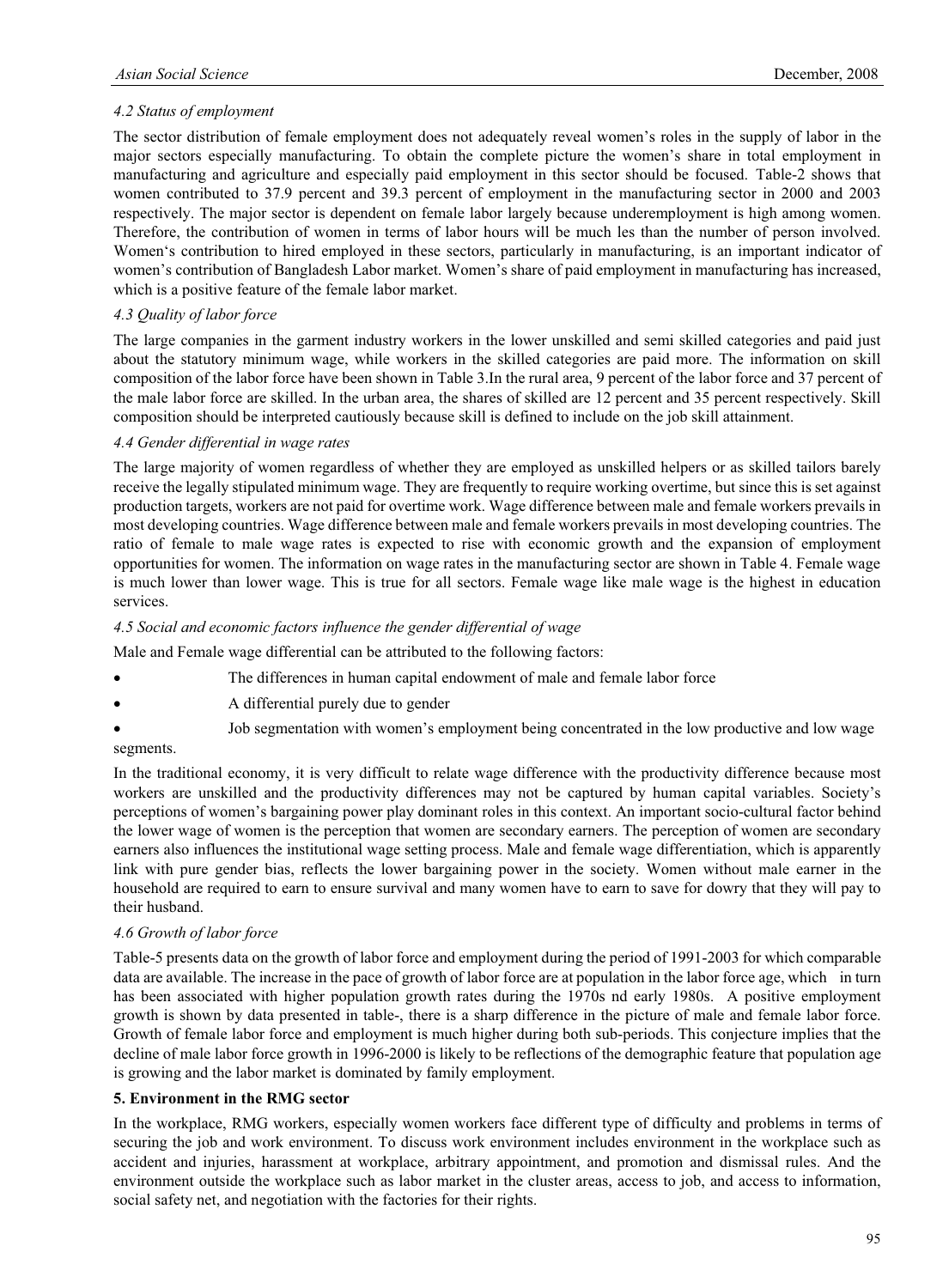The nature of the accident and injury is mainly twofold: external fire and internal (personal injury). Fire from short-circuits or sabotage is external in nature. Among others, internal accidents in the garment factories include finger-pricking, cuts, collapses included by headache, etc. most of the respondents 60 percent admit that finger cutting and finger pricking happen together at their own workplace while few workers 6 percent mention that due to high pressure of work, sometime they collapse severe headache (Table 6). All these happened due to unhealthy working environment as well as high work pressure since they have to attain production target with in stipulated time, which, even gets worsted because of frequent disruption of work by electricity failure, strike, etc.

# *5.2 Working hour, wage payment and incentives and facilities*

According to the CPD-RMG Survey (2006) in most of the sample enterprises, normal working hour (excluding the overtime working hours) was 8.28 hours which was more than working hours set by the law. Normal working hour is high in all categories. From workers point of view, reduction of normal working hour was less important compared to effective working hour, which included overtime working hour along with normal working hour. Regarding the condition of the use by the workers, 18 percent found them excellent, 55 percent mentioned are good condition and 17 percent found them simply acceptable (Table-7). However, the majority 73 percent of the respondent found that the space for working as adequate.

# *5.3 Harassment at workplace*

The nature of harassment includes teasing, rough behavior, and using slang (sex related words), while working, proposing sexual relationship, personal abuse, allowing minimum personal space, coercion, etc. fifty percent of the respondents opine that harassments are directly work related. These include scolding 50 percent, transferring from one section to another section 9 percent, reduction of wage 4 percent. The women workers also got sexually harassed and abused 13 percent (Table-8). The respondent s was highly conservative about sexual issues while they were responding.

# *5.4 Wage- productivity relation*

According to the CPD-Survey (2006), the gap between worker's productivity and wage level was as high as US\$900 when the early production was taken into account. The gap was higher in Knit Units (US\$1300), followed by woven (US\$750) and sweater (US\$650) units. The gap was much higher in the case of enterprise with relatively a higher productivity such as large (US\$1047). The gap between productivity and wage was relatively less in less productive enterprises, such as small enterprises (US\$740).The workers do not have adequate measures to protect injury in the factory. 68 percent of the respondents report that there is no first aid in their companies. Regarding insurance protection, 98 percent said that there was no such provision in their establishment. The flexibility in maternity and other leaves is also not extended by the RMG companies. In particular, the study shows that 58% of the workers do not get their sick leave and 65 percent are depriving of maternity leave.

# *5.5 Distribution of workers according to their level of skill*

According to the CPD-RMG Survey (2006), level of skill workers 20 percent workers in the sample enterprises belonged to unskilled category; these whole mostly helpers in various section of the factory. The proportion of the semi-skilled workers is about 30 percent, who mainly work as junior operators. Skilled workers are senior operators who comprised of 44 percent of total workers. Professional and management level staff comprised of 5.7 percent of the total labor force. Proportion of the unskilled labor force was relatively low in large enterprises (16-18 percent) while their proportion was higher in medium and small enterprises (18-26 percent); proportion of the skilled worker was to be higher in large enterprises.

In professional positions such as supervisors, floor managers, quality control managers, cutting master, male workers tend to be more preferred; only a few female workers were found to be working as line man and supervisor etc. Female workers thus only cross one to three steps in the job ladder, from helper to senior operator, in the course of their employment. A total of 70 percent of the workers belong to the low skill category even through these women are working for 10 to 20 years, because they are not given any training to enhance their skill (Table 9). The FDG findings reveal that since the owner of the factory is usually a male, they prefer to give promotion to male workers then women workers. Moreover, these garment industries do not follow any labor policies, which would ensure some sort of security of women workers. A total of 50 percent of the respondents belong the secondary education category and 12 percent of the respondents they don't know even how to read and write (Table 10).

#### *5.6 Labor force participation in South Asia*

The annual data Labor force participation rate, female (% of female population ages 15-64) were drawn from the World Bank, *World Development Indicator* (WDI-2007, CD-ROM). The data that are used in this analysis are annual, covering the period 1980-2005. The data covers the member of the south asian countries such as Bangladesh, India, Srilanka, Maldives, Bhutan, Nepal and Pakistan. According to the Table-11, demonstrates the female labor force participation rate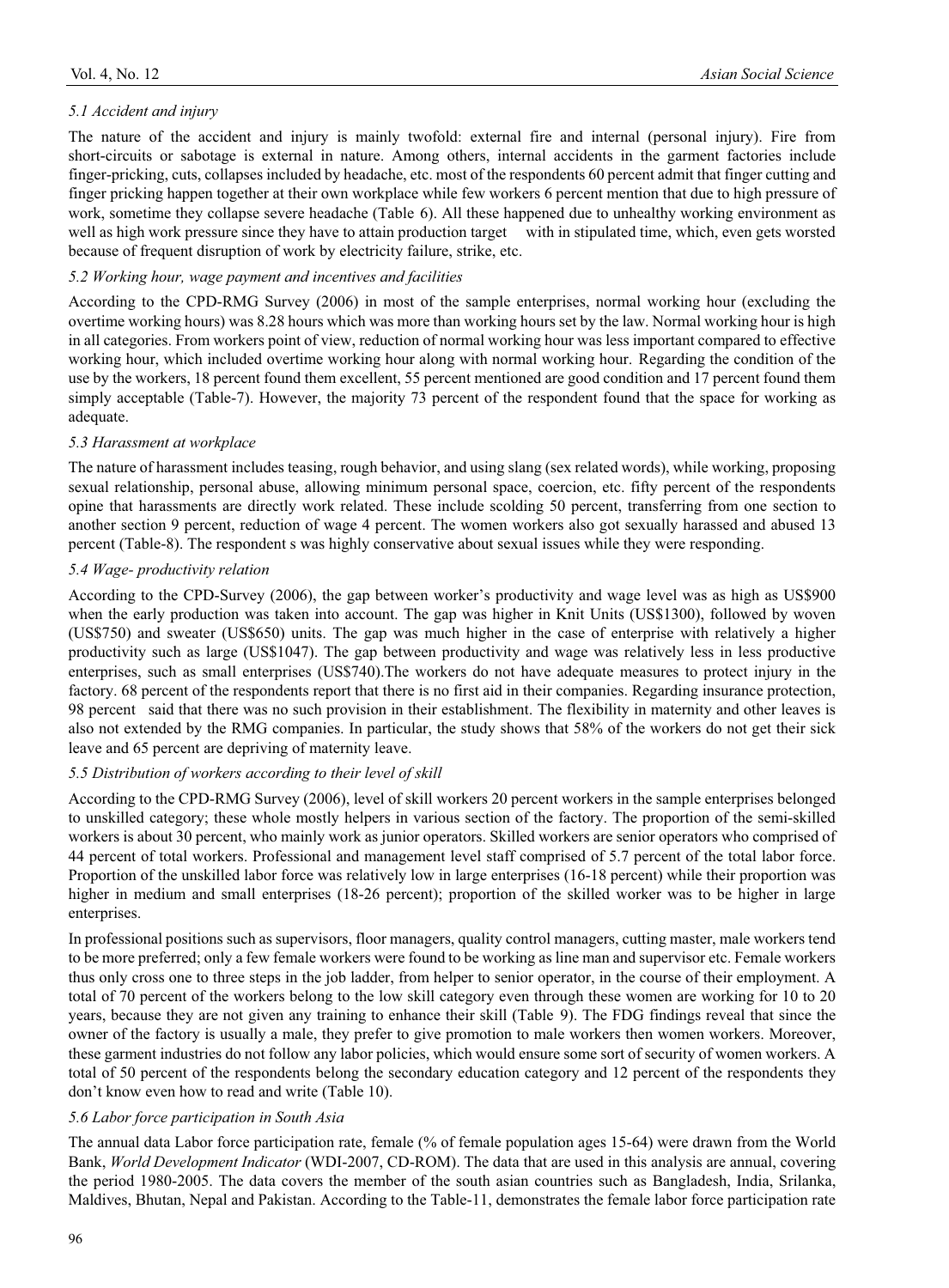is higher in Bangladesh (61.59 percent) and lower in Pakistan (29.599 percent) compare with the South Asian countries. Pakistan is almost at the lowest in the world ranking in the labor force participation of women and opportunity for women. In the Global Gender Gap Report of the World Economic Forum, Pakistan occupied the 126th position among 128 countries.Table-12 presents the male labor force participation rate is also higher in Bangladesh (89.351 percent) and lower in Maldives (76.548 percent) compare with the South Asian countries.

#### **6. Conclusion**

Women's workers are active agents of production and the experiences they gain in the process of production do likely to change their market behavior. Women loose opportunities in the labor market, even when they are preferred, because of lack of education and access to information because of socio economic discrimination in the other spheres of life. From this study, we see that women's working condition is not favorable in terms of their social security and economic security. To minimize these risk, the institutional reforms such as regulation and formulation of labor laws is important factors and in order to implement this laws and regulations state and non-state providers should play a catalyst role. Ensuring women workers payment and job security the application of service rule is vital and the accountability of the RMG entrepreneurs should be taken part in to account. Foreign buyers, donors, local, and international stakeholders should also play an active role to ensure labor rigs in their working places.

The provision of general education will also facilitate solving the skill problems of the women's workers largely. Nevertheless, the garment workers are so overworked that they find no time to educate themselves. Hence, intervention is requiring the RMG entrepreneurs to make provision for the workers education and technical training for at least two or three hours a day on alternative days. In addition, it could be initiate health insurance programme for the workers. An early implementation of all these recommendations will surely ease the wage differential problems of the RMG women workers. As result, women workers will improve their life with the help of wage employment.

#### **References**

Alam, M.J, Mamun, M.Z and Islam, N. (2004). Workplace Security of Female Garment Workers in Bangladesh. *Social Science Review*, Vol.21, No.2, pp.191-200.

Ashenfelter**,** O. and Oaxaca **,**R.L. **(**1991). Labor Market Discrimination and Economic Development. *Unfair Advantage Labor Market Discrimination in Developing Countries*, ed. Nancy Birdsall and Richard Sabot, Washington, D.C. The World Bank, pp.35-53.

Barbezat, D.(1993). Occupational Segmentation by Sex in the World. *IDP Women/ WP-13*. Equity for Employment Interdepartmental Project, International Labor Office, Geneva.

Barrientos, S., Kabeer, N. and Hossain, N. (2003). *The gender dimensions of the globalization of production*. background paper for the World Commission on the Social Dimensions of Globalisation, ILO, Geneva.

Bhattacharya, D. and Rahman, M. (2000). *Bangladesh's apparel sector: Growth trends and the post-MFA challenges*. Proceedings of a National Seminar on the Growth of the Garment Industry in Bangladesh: Economic and Social Dimensions, BIDS and Oxfam Bangladesh, Dhaka.

Chaudhuri-Zohir, S. (2000). *Household Dynamics and Growth of Garment Industry in Bangladesh*. Proceedings of a National Seminar on the Growth of the Garment Industry in Bangladesh: Economic and Social Dimensions, BIDS and Oxfam Bangladesh, Dhaka.

Cohen ,Barney and House, William J. (1993). Women's urban labour market status in developing countries: How well do they fare in Khartoum, Sudan. *Journal of Development Studies*, Vol.29, No. 3, pp. 461 – 483.

Halim, Sadeka (2001). Empowement of Women: The Way Forward, paper presented in a conference organized by Bangladesh Socio Economic Forum in May.

Halim, Sadeka and Kabir, A.H. (2005). Globalization, Gender and Labor Market: Some Evidence from RMG Sector. *Social Science Review*, Vol.22, No.1, pp.29-44.

Kabeer, N. (2000). *The Power to Choose: Bangladeshi Women and Labour Market Decisions in London and Dhaka*. London : Verso Publications.

Khundker, N. (2002), Globalisation, Competitiveness and Job Quality in the Garment Industry in Bangladesh, Chapter 3 in Muqtada, M. *et al*. (eds). *Bangladesh: Economic and Social Challenges of Globalisation*, study prepared for the ILO Geneva, UPL, Dhaka.

Lim, Linda Y.C. (1984). Labour and Employment Issues in Export Processing Zones in Developing Countries. *Lee, Eddy (ed.), op.cit* 

Mahmud, S. (2003). *Is Bangladesh Experiencing a Feminization of the Labour Force,* paper presented at the annual meeting of the Population Association of America, Minneapolis, US.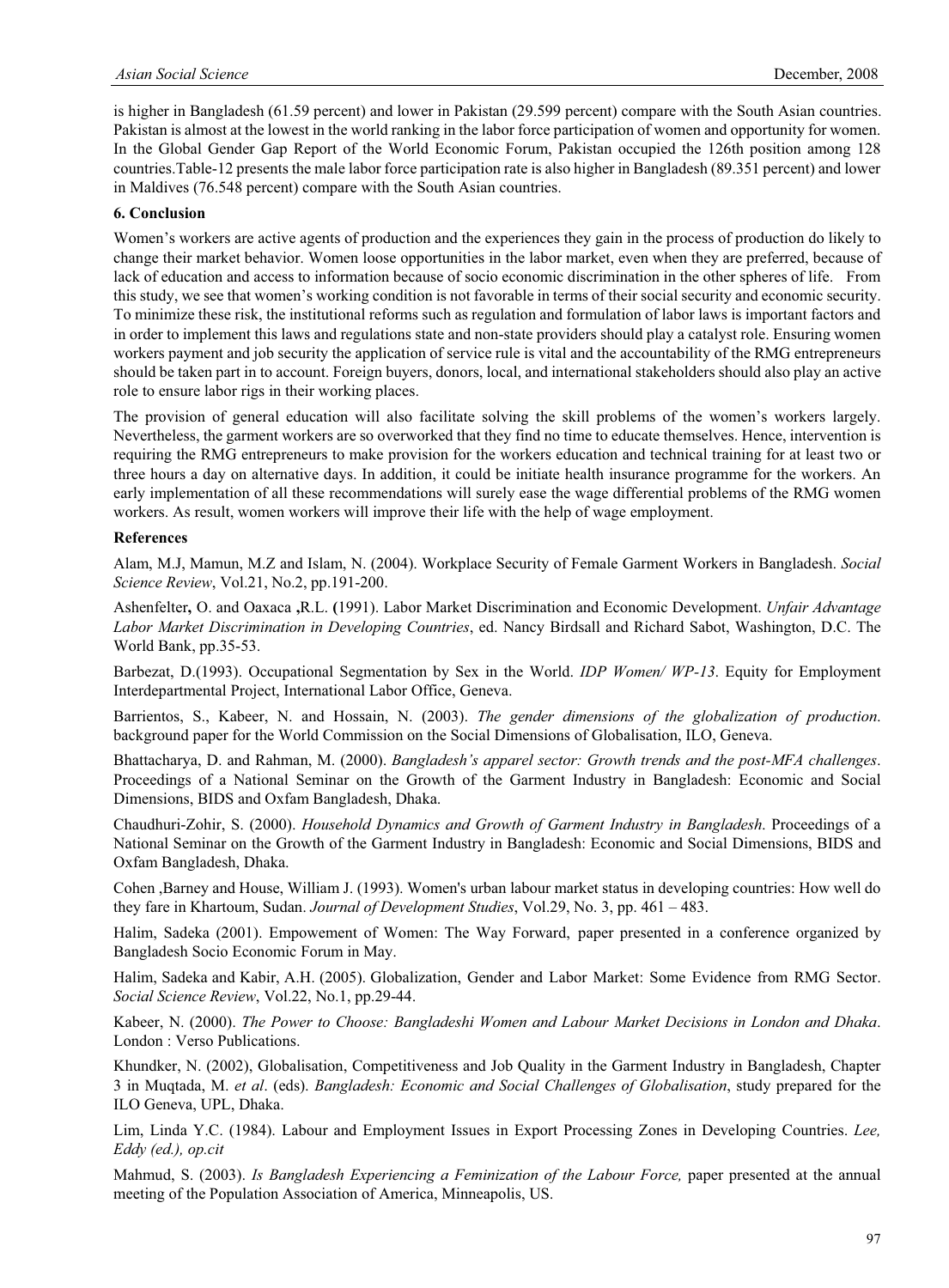Oaxaca, Ronald L. & Ransom, Michael R.,(1994). On discrimination and the decomposition of wage differentials. *Journal of Econometrics,* Vol.61, No.1, pp. 5-21, March.

Paul-Majumder, P. and Begum, Anwara (2000). *The Gender Differentiated Effects of the Growth of Export-oriented Manufacturing: A Case of the Ready-made Garment Industry in Bangladesh*, background paper. Washington DC: Policy Research Report on Gender and Development, World Bank.

Paul-Majumder, Pratima (2000). Violence and Hazards Suffered by Women in Wage Employment: A case of women Working in the Export-oriented Garment Industry of Bangladesh. *Empowerment,* Vol.6.

Quddus, M. and Rashid, S. (2000). *Entrepreneurs and economic development: The remarkable story of garment exports from Bangladesh*. Dhaka: University Press Limited.

Rahman , Mustafizur, Bhattacharya, Debapriya and Moazzem, Khondaker Golam (2008). *Bangladesh Apparel Sector in Post MFA Era: A study on the Ongoing Restructuring process***.** Dhaka: Centre for Policy Dialogue in association with IFC and SEDF, Qalam Printing press.

Sobhan, Rehman and Nasreen Khundker (2001). *Globalization and Gender*, Dhaka: The University Press Limited

Standing, G.(1981). Globalization Feminization through Flexible Labor. *World Development*, Vol.17, No.7, pp.1077-1095.

UN (1995). *Women in a Changing Global Economy 1994: World Survey on Role of Women in Development*. New York: United Nations Department for Policy Coordination and Sustainable Development, United Nations.

| Table 1                                                 |             |                 |       |  |  |
|---------------------------------------------------------|-------------|-----------------|-------|--|--|
| Distribution of Female Labor force: 1991-2003 (Percent) |             |                 |       |  |  |
| Year                                                    | Agriculture | Non-agriculture | Total |  |  |
| 1990-1991                                               | 33.5        | 66.5            | 100.0 |  |  |
| 1995-1996                                               | 27.5        | 72.2            | 100.0 |  |  |
| 1999-2000                                               | 46.9        | 53.1            | 100.0 |  |  |
| 2002-2003                                               | 58.7        | 42.3            | 100.0 |  |  |
| Source: LFS various years                               |             |                 |       |  |  |

| Table 2                          |               |                                                                |                                          |  |
|----------------------------------|---------------|----------------------------------------------------------------|------------------------------------------|--|
|                                  |               | Share of Female Labor Force in Manufacturing Sector: 1996-2003 |                                          |  |
| Year                             | Sector        | Women's Share in paid<br>employment $(\% )$                    | Women's Share in total employment $(\%)$ |  |
| 2002-2003                        | Manufacturing | 34.9                                                           | 39.3                                     |  |
| 1999-2000                        | Manufacturing | 27.5                                                           | 37.9                                     |  |
| 1995-1996                        | Manufacturing | $\overline{\phantom{a}}$                                       | 35.5                                     |  |
| Source: Calculated from LFS data |               |                                                                |                                          |  |

| Table 3                                        |             |         |           |       |
|------------------------------------------------|-------------|---------|-----------|-------|
| Distribution of Labor force by Skill (Percent) |             |         |           |       |
| Area                                           | Workers Sex | Skilled | Unskilled | Total |
| Rural                                          | Female      | 8.9     | 91.1      | 100.0 |
|                                                | Male        | 37.2    | 62.8      | 100.0 |
| Urban                                          | Female      | 11.9    | 88.1      | 100.0 |
|                                                | Male        | 34.6    | 65.4      | 100.0 |
| Source: LFS 2000                               |             |         |           |       |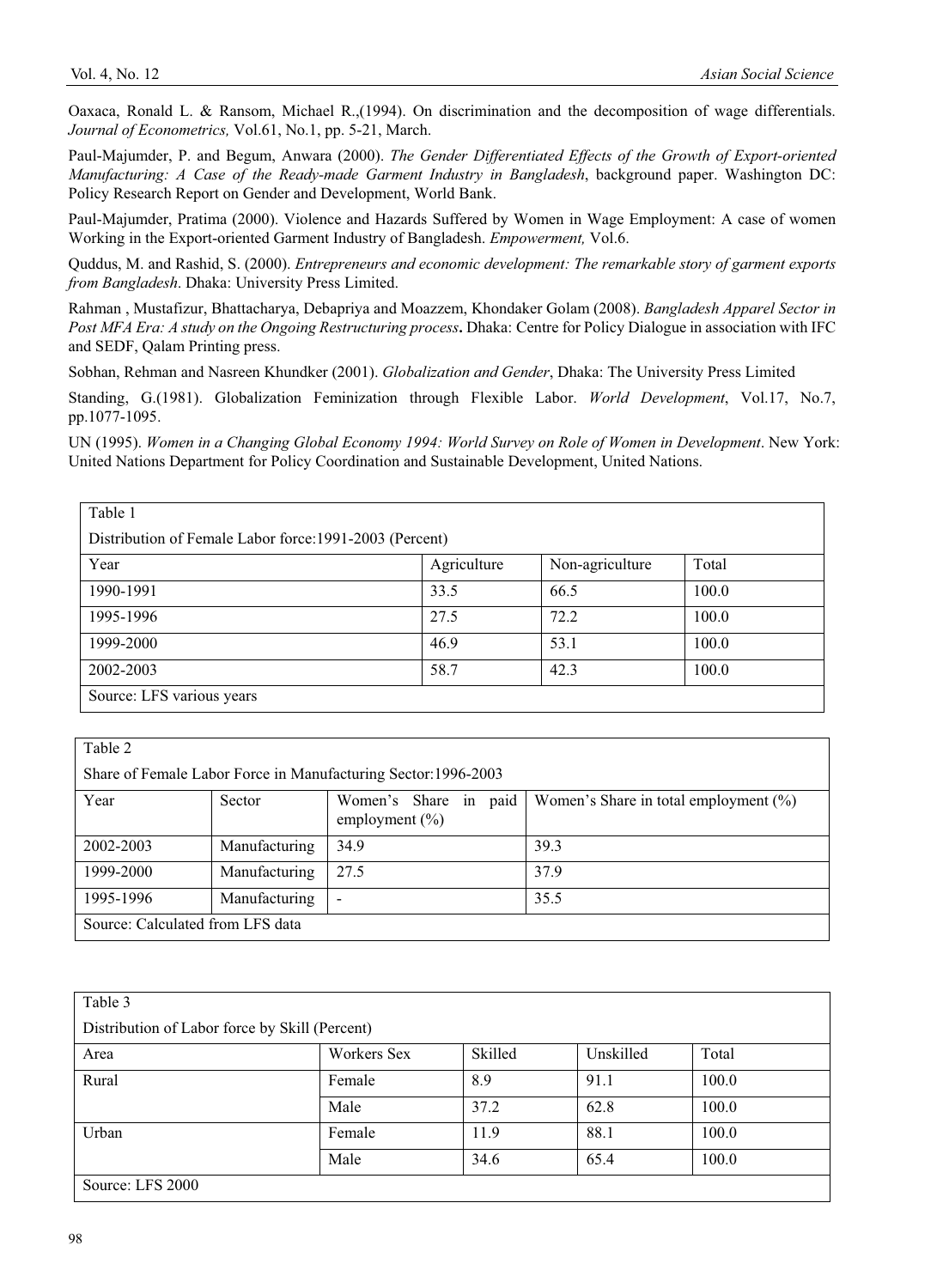| Table 4                             |       |       |        |
|-------------------------------------|-------|-------|--------|
| Wage By Sex and Industry: 1999-2000 |       |       |        |
| Industry                            | All   | Male  | Female |
| Manufacturing                       | 73.54 | 82.99 | 38.69  |
| Source: LFS 2000                    |       |       |        |

| Table 5                                                         |             |             |            |
|-----------------------------------------------------------------|-------------|-------------|------------|
| Growth Rates of Labor Force and Employment: 1991-2003 (Percent) |             |             |            |
| Year                                                            | Workers Sex | Labor force | Employment |
| 1991-1996                                                       | All         | 3.4         | 2.7        |
|                                                                 | Male        | 2.7         | 2.3        |
|                                                                 | Female      | 4.5         | 5.0        |
| 1996-2000                                                       | All         | 3.2         | 3.0        |
|                                                                 | Male        | 1.2         | 1.1        |
|                                                                 | Female      | 14.4        | 14.5       |
| 2000-2003                                                       | All         | 4.6         | 4.4        |
|                                                                 | Male        | 3.9         | 3.4        |
|                                                                 | Female      | 7.1         | 7.7        |
| Source: LFS                                                     |             |             |            |

| Table 6                          |                |                |
|----------------------------------|----------------|----------------|
| Nature of Accidents at Workplace |                |                |
| Nature of Accidents              | Frequency      | Percentage     |
| Finger Pricking                  | 20             | 10             |
| Cuts                             | 44             | 22             |
| Any combination above            | 120            | 60             |
| Collapse injured by headache     | 12             | 6              |
| No response                      | $\overline{4}$ | $\overline{2}$ |
| Total                            | 200            | 100            |

| Table 7                     |           |            |
|-----------------------------|-----------|------------|
| Condition of the Equipments |           |            |
| Condition of the Machines   | Frequency | Percentage |
| Excellent                   | 36        | 18         |
| Good                        | 110       | 55         |
| Acceptable                  | 34        | 17         |
| Bad                         | 12        | 6          |
| No response                 | 8         | 4          |
| Total                       | 200       | 100        |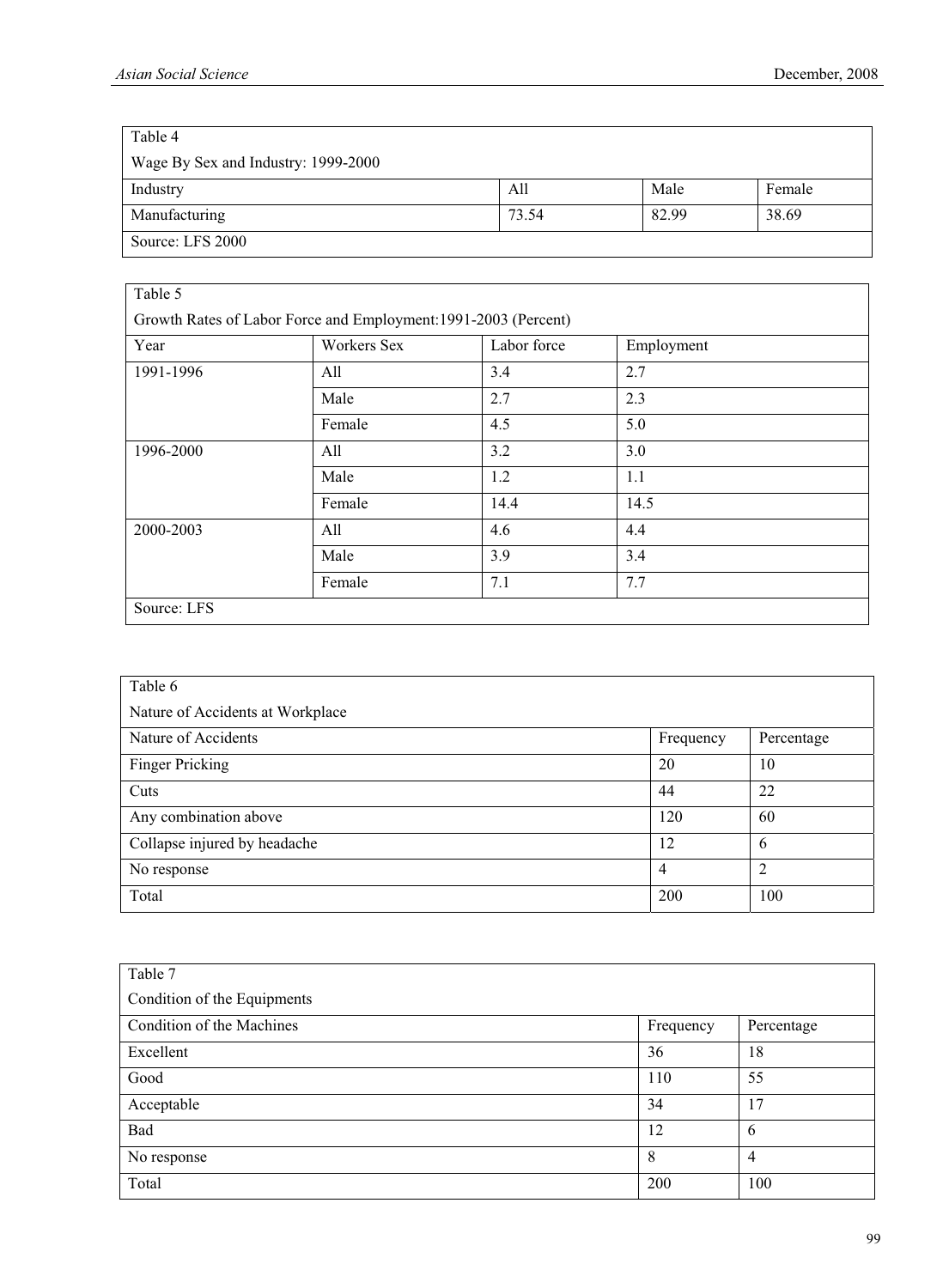| Table 8                           |           |            |
|-----------------------------------|-----------|------------|
| Nature of Harassment at Workplace |           |            |
| Nature of Harassment              | Frequency | Percentage |
| Work related harassment           | 100       | 50         |
| Sexual Intercourse                | 18        | 9          |
| Personal Abuse                    | 8         | 4          |
| Combination of above              | 26        | 13         |
| No response                       | 48        | 24         |
| Total                             | 200       | 100        |

| Table 9                       |           |            |
|-------------------------------|-----------|------------|
| Level of skilled women worker |           |            |
| Level of skilled              | Frequency | Percentage |
| Highly skilled                | 16        | 8          |
| Skilled                       | 44        | 22         |
| Semi Skilled                  | 118       | 59         |
| Unskilled                     | 22        | 11         |
| Total                         | 200       | 100        |

| Table 10                              |           |                |  |
|---------------------------------------|-----------|----------------|--|
| Level of education of the respondents |           |                |  |
| Level of education                    | Frequency | Percentage     |  |
| Illiterate                            | 24        | 12             |  |
| Can signature                         | 4         | $\overline{2}$ |  |
| Primary level                         | 56        | 23             |  |
| Secondary level (VI-X)                | 102       | 51             |  |
| <b>Higher Secondary</b>               | 24        | 12             |  |
| Total                                 | 200       | 100            |  |